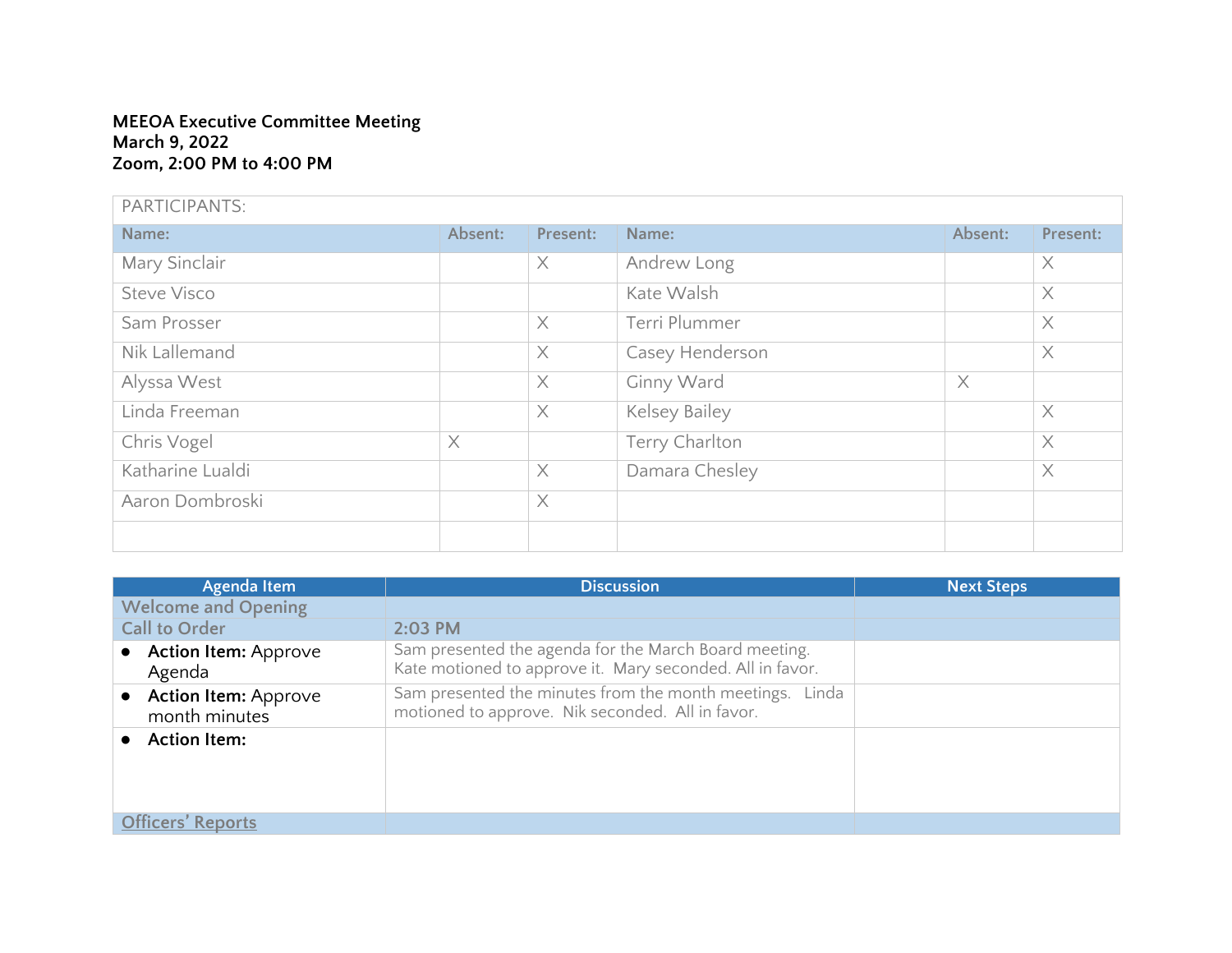| President's Report: Sam       | 2.1 ongoing policy seminar discussion with Mary;<br>sending Doris instead of Alyssa; Doris is an alum<br>recently accepted into Harvard and brings a strong<br>story. Booked cheaper hotel and cancelled Hyatt but<br>kept one room there to have a place for staff to go<br>during the day. Worked with Andrew to get<br>sponsorship for the Factbook. Worked with board<br>and Elyse to create and edit the Factbook.<br>2.3 met with committee for education funding; met<br>with Senator Collins to discuss increase in education<br>funding, TRIO in particular; FAME and CC system<br>used their one minute to support increase for<br>funding. Martin and Katie were well versed in TRIO<br>and confirmed it's a priority; trying to get 2023<br>appropriations letter signed by Collins<br>political advocacy: met with Terri and Mary and<br>decided on alums for policy. Going in person. Hotel<br>booked but may be using another cheaper option to<br>reduce costs as much as possible.<br>1.2, 3.2 & 1.4: began planning for an in person PD<br>$\bullet$<br>event on advocacy; Kelsey and Ginny helping.<br>3.1 onboarding Aaron and Chris as GR staff |
|-------------------------------|----------------------------------------------------------------------------------------------------------------------------------------------------------------------------------------------------------------------------------------------------------------------------------------------------------------------------------------------------------------------------------------------------------------------------------------------------------------------------------------------------------------------------------------------------------------------------------------------------------------------------------------------------------------------------------------------------------------------------------------------------------------------------------------------------------------------------------------------------------------------------------------------------------------------------------------------------------------------------------------------------------------------------------------------------------------------------------------------------------------------------------------------------------------------|
| Past-President's Report: Mary | Similar things as Sam; nominated UB student to<br>$\bullet$<br>speak at Advocacy Day. Student accepted to Colby<br>through Questbridge.<br>Working on Factbook printing and getting costs<br>covered<br>Met with Katharine to prep for next year<br>$\bullet$<br>Policy: getting leg work done; appointments<br>$\bullet$<br>scheduled with Collins and King and hoping they will<br>actually meet in person. Collins confirmed to come<br>in person Tuesday.                                                                                                                                                                                                                                                                                                                                                                                                                                                                                                                                                                                                                                                                                                        |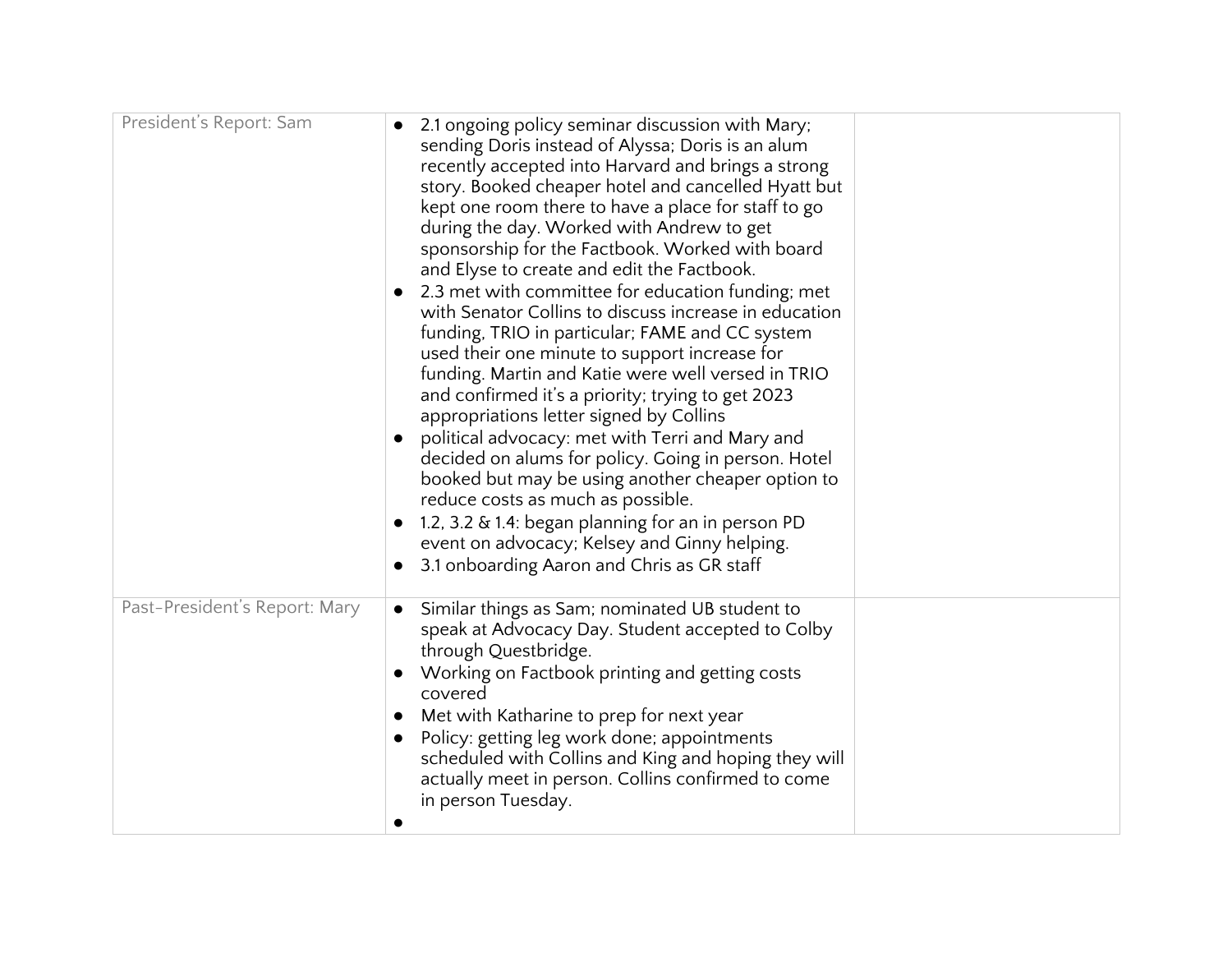| President-Elect's Report: Terry   | Nothing toreport as she was just voted in.                                                                                                                                                                                                                                                                                                                                                                                                                                                                                                                                                                                                                                                                                                                      |           |
|-----------------------------------|-----------------------------------------------------------------------------------------------------------------------------------------------------------------------------------------------------------------------------------------------------------------------------------------------------------------------------------------------------------------------------------------------------------------------------------------------------------------------------------------------------------------------------------------------------------------------------------------------------------------------------------------------------------------------------------------------------------------------------------------------------------------|-----------|
| Treasurer's Report: Nik           | \$34,711.20<br>$\bullet$                                                                                                                                                                                                                                                                                                                                                                                                                                                                                                                                                                                                                                                                                                                                        |           |
|                                   | Expenses since last meeting included postage,<br>domain registry for three years, 990n form for 501c3<br>tax exempt status, NEOA conference ad, policy<br>expenses, a total of \$4,458.54                                                                                                                                                                                                                                                                                                                                                                                                                                                                                                                                                                       |           |
|                                   | Income since last meeting includes individual<br>memberships and sponsorships totaling \$471.37                                                                                                                                                                                                                                                                                                                                                                                                                                                                                                                                                                                                                                                                 |           |
|                                   | Total projected after all deposits and transfers<br>\$35,230.39                                                                                                                                                                                                                                                                                                                                                                                                                                                                                                                                                                                                                                                                                                 |           |
|                                   | Action item from last meeting: asked TD bank about<br>$\bullet$<br>options for surplus; looked at last three years to see<br>how much surplus we had, looking back six years<br>for trends. Reassuring to see we are in a healthy<br>place. Should we invest some of those into an<br>account to grow? Shared some CD options with<br>rates of return, around 5-10%, which would mean<br>\$500 for tying up \$5,000. Not sure if TD is best<br>option.<br>Paypal helpful in making membership payments<br>easier<br>Discussed idea of having a virtual conference every<br>other year; may be a discussion point with<br>membership about prioritizing sending people to<br>policy over in person conference<br>Kelsey motioned to approve, Terri seconded; all |           |
| Secretary's Report: Alyssa        | approved.<br>None                                                                                                                                                                                                                                                                                                                                                                                                                                                                                                                                                                                                                                                                                                                                               |           |
| <b>Standing Committee Reports</b> | $\bullet$                                                                                                                                                                                                                                                                                                                                                                                                                                                                                                                                                                                                                                                                                                                                                       |           |
| Alumni                            | Quite; took January off from alumni. Meeting on<br>Monday and will be ramping up alumni engagement<br>race again<br>Will work on ways to engage alums who were                                                                                                                                                                                                                                                                                                                                                                                                                                                                                                                                                                                                  | $\bullet$ |
|                                   | registered.                                                                                                                                                                                                                                                                                                                                                                                                                                                                                                                                                                                                                                                                                                                                                     |           |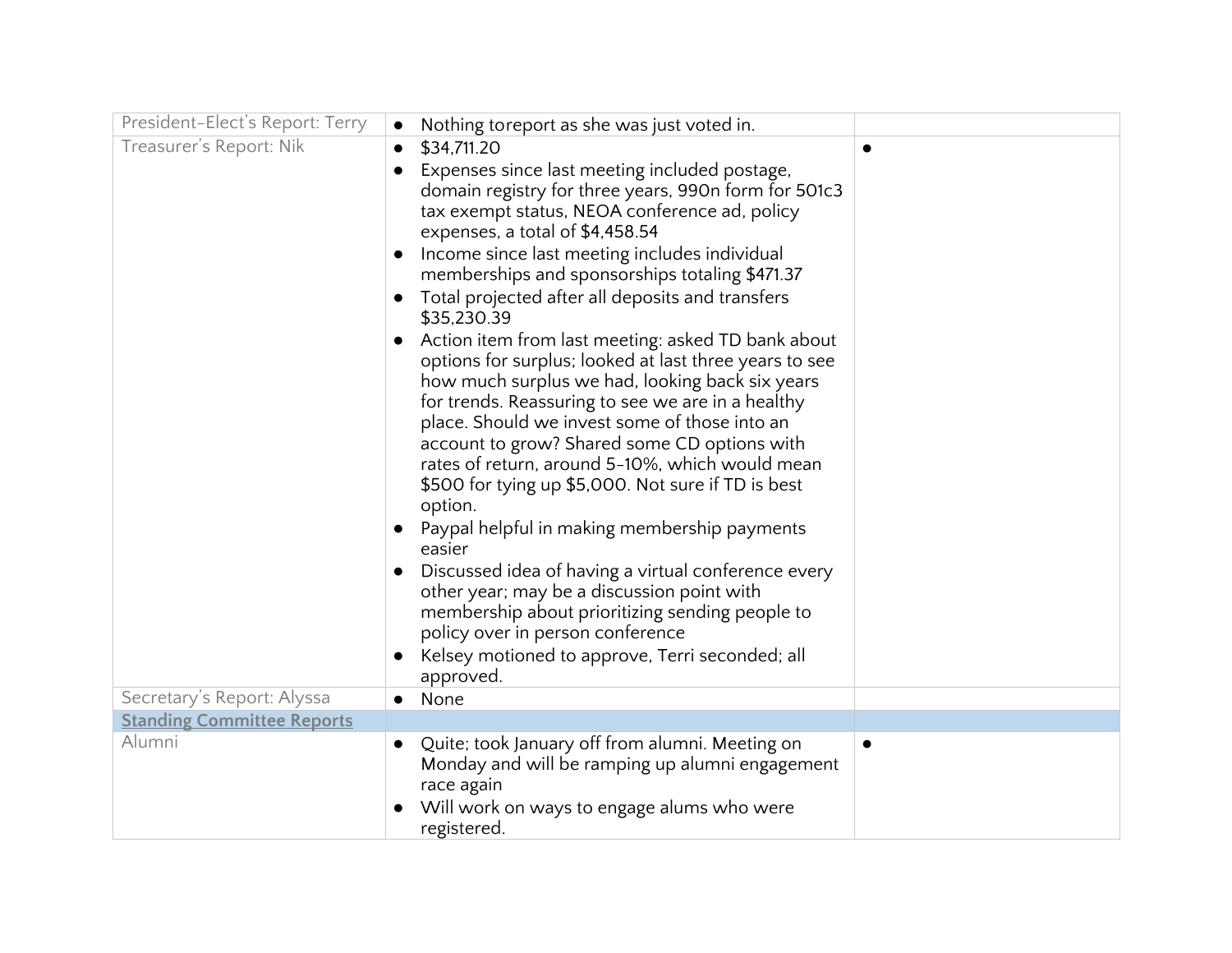| Conference: Kelsey & Linda          | Not many updates now<br>Trying to plan for 2023 conference<br>Working with Sam, Mary, Ginny on in person PD<br>Day in May<br>Needs support from others for 2023; Lisa may help<br>but very busy; would be great to get help from other<br>parts of Maine.<br>Casey to help with website and tech, registration,<br>etc.<br>Send Kelsey any ideas                                                                                                                                                                                                                                          |  |
|-------------------------------------|-------------------------------------------------------------------------------------------------------------------------------------------------------------------------------------------------------------------------------------------------------------------------------------------------------------------------------------------------------------------------------------------------------------------------------------------------------------------------------------------------------------------------------------------------------------------------------------------|--|
| Development: Andrew                 | Will follow up with TY cards for conference<br>$\bullet$<br>Has mug for Karen K<br>$\bullet$<br>Lots of extra mugs to share<br>Will check with Nik to make sure sponsorships have<br>been received<br>Working with Mary, Linda, Sam to find ad for<br>Factbook. Coordinated with Cyber Copy to get<br>printed. Will get it out early next week and will drop<br>off with Sam to send to policy, along with mugs                                                                                                                                                                           |  |
| <b>Government Relations: Vacant</b> | Vacant<br>$\bullet$                                                                                                                                                                                                                                                                                                                                                                                                                                                                                                                                                                       |  |
| Membership: Kate                    | As of yesterday, 69 paid individual members, 18 not<br>paid. 16 renewed paid programs. One additional<br>conference registration paid. 77 paid conference<br>registrations, 7 not paid.<br>Learned how to use Paypal to send reminders; some<br>$\bullet$<br>people may question if it's spam but Kate will work<br>on adding her own identifying info to prevent that.<br>Question asked about when we assert requests for<br>unpaid information. Kate has been doing so when<br>workload decreased, which is June, but she's been<br>more methodical this year and that's been helpful. |  |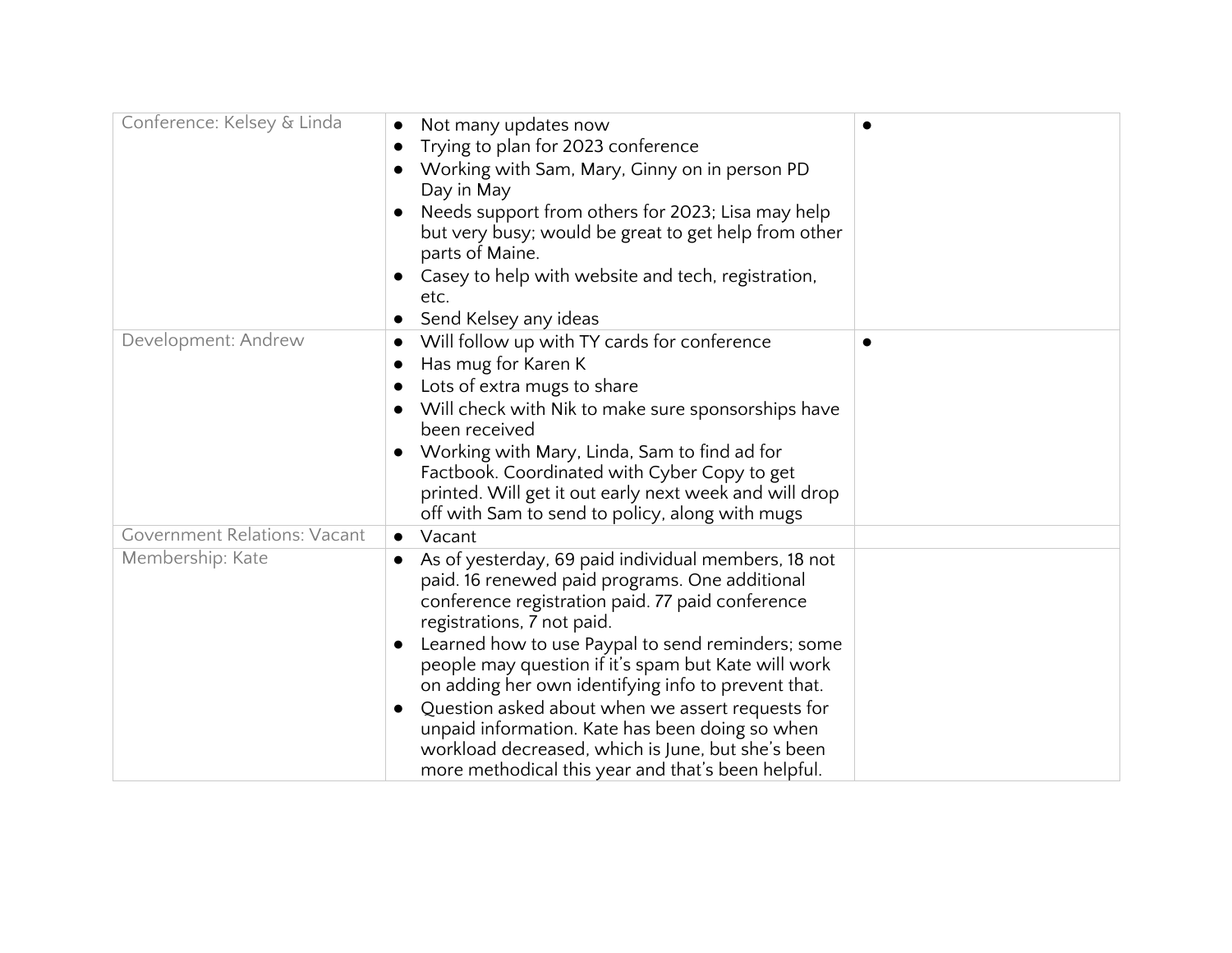| Public Relations/ TRIO and<br><b>GEAR UP Advocacy Day Chair:</b><br>Tony | Tony absent but sent report<br>P1: conduit between organizers; lots of traffic on<br>social media<br>P2: amazing two months connecting with advocates;<br>$\bullet$<br>confirmed people to celebrate at the rally<br>Accomplishments: feel free to include him in<br>meetings or outside conversations for PR rollout; |  |
|--------------------------------------------------------------------------|------------------------------------------------------------------------------------------------------------------------------------------------------------------------------------------------------------------------------------------------------------------------------------------------------------------------|--|
|                                                                          | looking for replacement for his role                                                                                                                                                                                                                                                                                   |  |
| <b>Ad-Hoc Committee Reports</b>                                          |                                                                                                                                                                                                                                                                                                                        |  |
| Technology: Casey                                                        | Website updates as needed<br>Working with Tony on Advocacy Day<br>Worked with Nik to renew website domain for three<br>more years<br>Let him know if you need help with anything                                                                                                                                       |  |
| Leadership Development:                                                  | <b>Ginny Absent</b>                                                                                                                                                                                                                                                                                                    |  |
| Ginny                                                                    |                                                                                                                                                                                                                                                                                                                        |  |
| Factbook: Elyse                                                          | Absent; Elyse working on                                                                                                                                                                                                                                                                                               |  |
| Fair Share: Steve                                                        | Absent but sent a message to Sam; doing fine on fair<br>$\bullet$<br>share. Did not meet 10/10 goal of 18 but made it to 8.<br>Discussion around timing. Due by mid-February to<br>get free policy registration, and goal set by previous<br>numbers, so Maine is at 18 but other states have a<br>lower bar.          |  |
| <b>Old Business</b>                                                      |                                                                                                                                                                                                                                                                                                                        |  |
|                                                                          | Repurchase website domain; complete<br>Policy Seminar: meeting tomorrow with team to plan<br>and prepare; offer to answer questions. Sam, Terry,<br>Chris, Mary, Doris, as MEEOA professionals and<br>Monique and Kate as award winners and alum.                                                                      |  |
| <b>New Business</b>                                                      |                                                                                                                                                                                                                                                                                                                        |  |
|                                                                          | NEOA state basket: coffee/tea themed. Kate<br>donating coasters, Sam local pottery, Mary local                                                                                                                                                                                                                         |  |